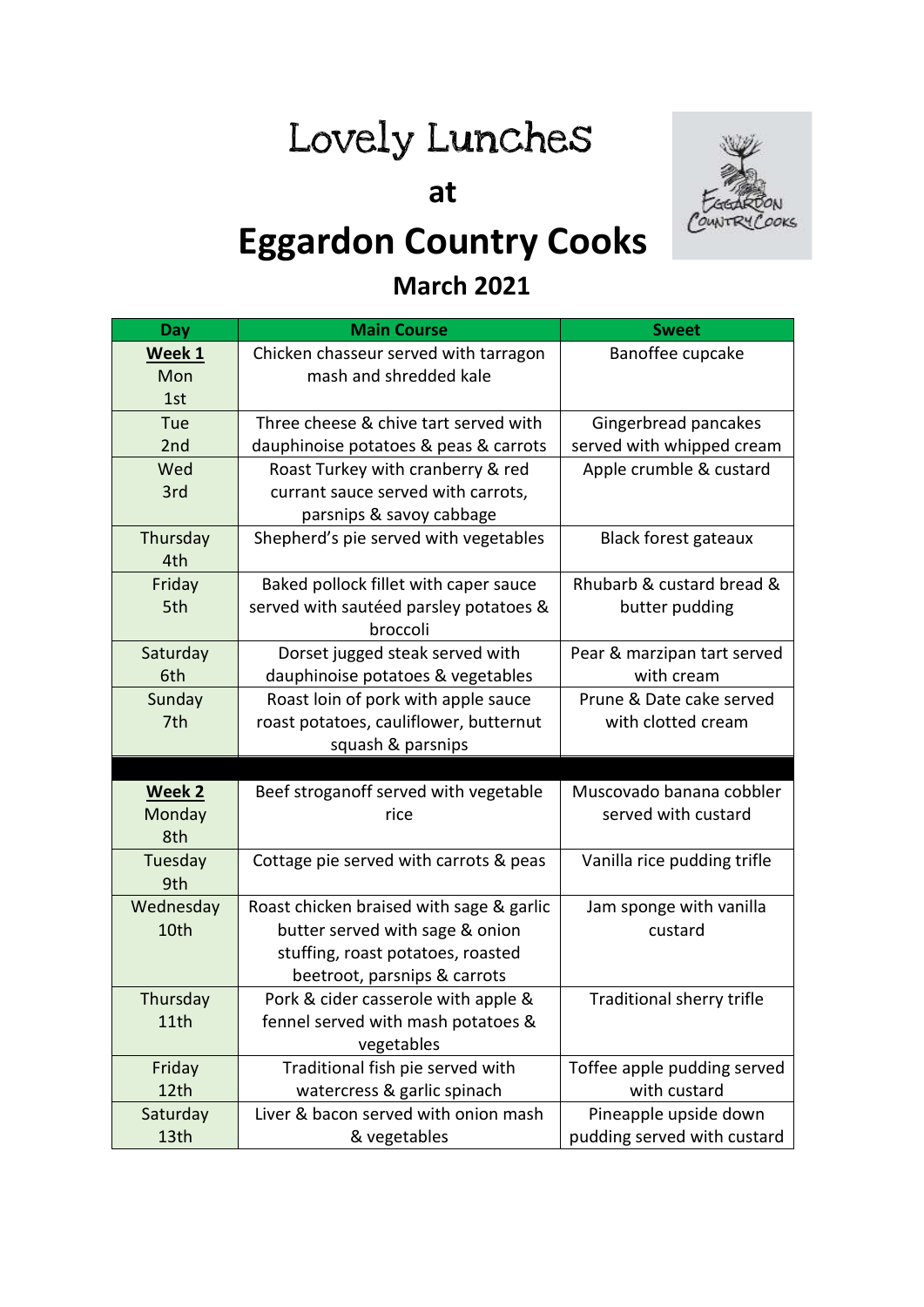| Sunday           | Roast silverside of beef & Yorkshire      | Treacle tart & cream         |
|------------------|-------------------------------------------|------------------------------|
| 14th             | pudding served with roast potatoes &      |                              |
|                  | vegetables                                |                              |
|                  |                                           |                              |
| Week 3           | Pork cassolette served with boiled        | Sticky toffee pudding served |
| Monday           | potatoes & vegetables                     | with custard                 |
| 15th             |                                           |                              |
| Tuesday          | Chicken & tarragon pie served with        | Banoffee pie                 |
| 16th             | cheddar mash peas & butter beans          |                              |
| Wednesday        | Glazed gammon in cider served with        | Chocolate pudding with       |
| 17 <sub>th</sub> | cauliflower cheese and dauphinoise        | chocolate custard            |
|                  | potatoes                                  |                              |
| Thursday         | *Hogget hotpot with turnips &             | Pear & almond frangipan      |
| 18th             | caramelised carrots & roasted potatoes    | tart served with whipped     |
|                  |                                           | cream                        |
| Friday           | Baked fillet of whiting with cream & dill | Apple & rhubarb streusel     |
| 19th             | sauce served with hash browns &           | pie served with custard      |
|                  | vegetables                                |                              |
| Saturday         | Beef shin & ale ragu served with          | Salted caramel roulade       |
| 20th             | hasselback potatoes & vegetables          |                              |
| Sunday           | Slow roast shoulder lamb with mint        | Coconut & lime cheesecake    |
| 21st             | sauce, roast potatoes & roasted root      | with mango sauce             |
|                  | vegetables                                |                              |
|                  |                                           |                              |

| Week 4    | Pork medallion served with creamy         | Steamed ginger pudding     |
|-----------|-------------------------------------------|----------------------------|
| Monday    | peppercorn sauce, sprouts & caramelised   | served with custard        |
| 22nd      | carrots                                   |                            |
| Tuesday   | Chicken, mozzarella & pesto filo parcel   | Plum frangipan tart served |
| 23rd      | served with stuffed cheese & chive jacket | with whipped cream         |
|           | potato, & vegetable medley                |                            |
| Wednesday | Slow roast beef & Yorkshire pudding       | <b>Berry Eton Mess</b>     |
| 24th      | served with roast potatoes, parsnips      |                            |
|           | carrots & kale                            |                            |
| Thursday  | Game pie served with rosemary mash &      | Marmalade bread &          |
| 25th      | roasted root vegetables                   | butter pudding served      |
|           |                                           | with orange cream          |
| Friday    | Salmon fillet with a creamy cucumber &    | Apple & blackberry         |
| 26th      | dill sauce served with crushed parsley    | crumble & custard          |
|           | potatoes & vegetables                     |                            |
| Saturday  | Toad in the hole served with mash         | Chocolate chip flapjack    |
| 27th      | potatoes & vegetables                     |                            |
| Sunday    | Pork tenderloin with honey & garlic       | Scone cream & jam          |
| 28th      | sauce, served with roast potatoes,        |                            |
|           | cauliflower, broccoli & mashed swede      |                            |